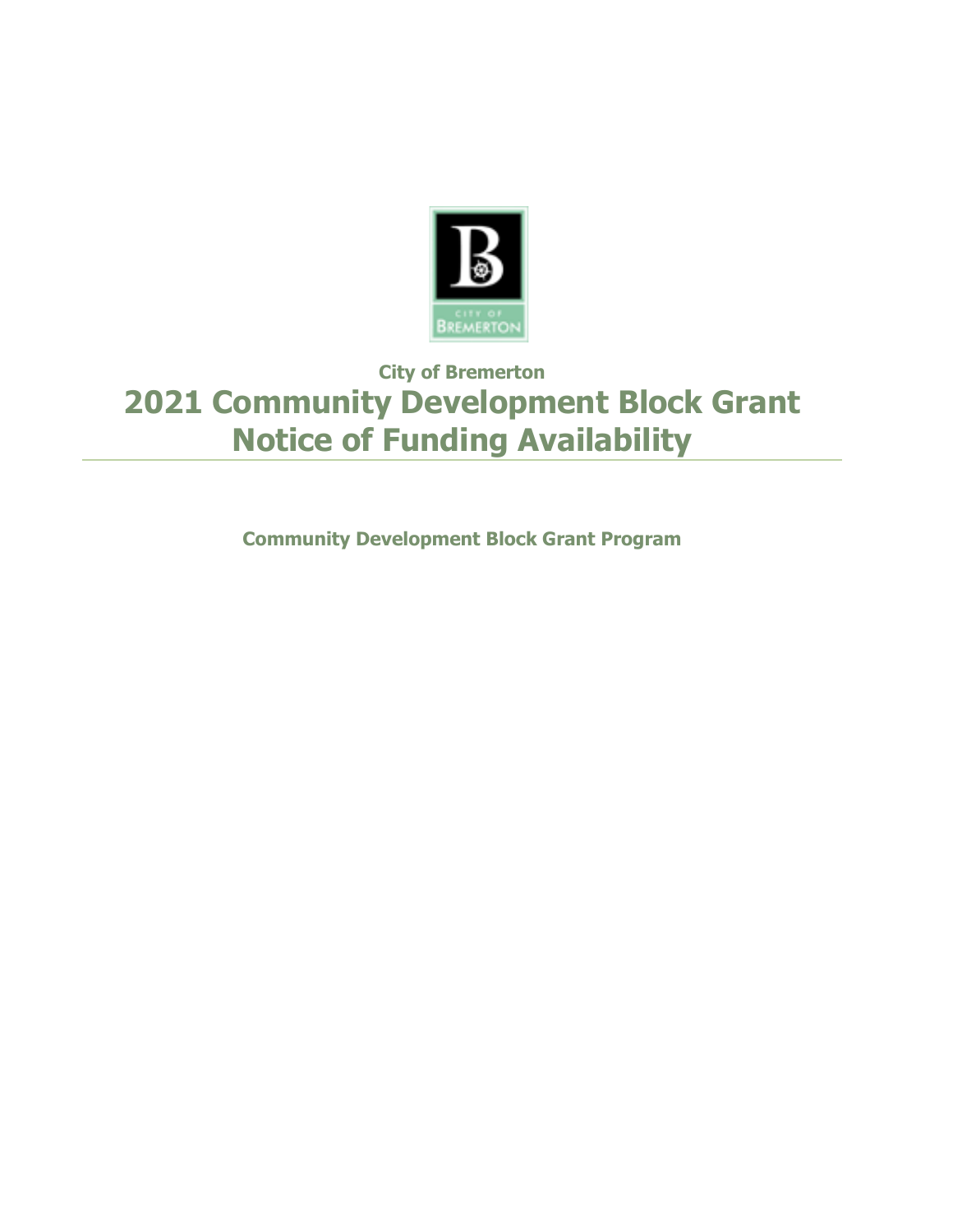This Page Intentionally Blank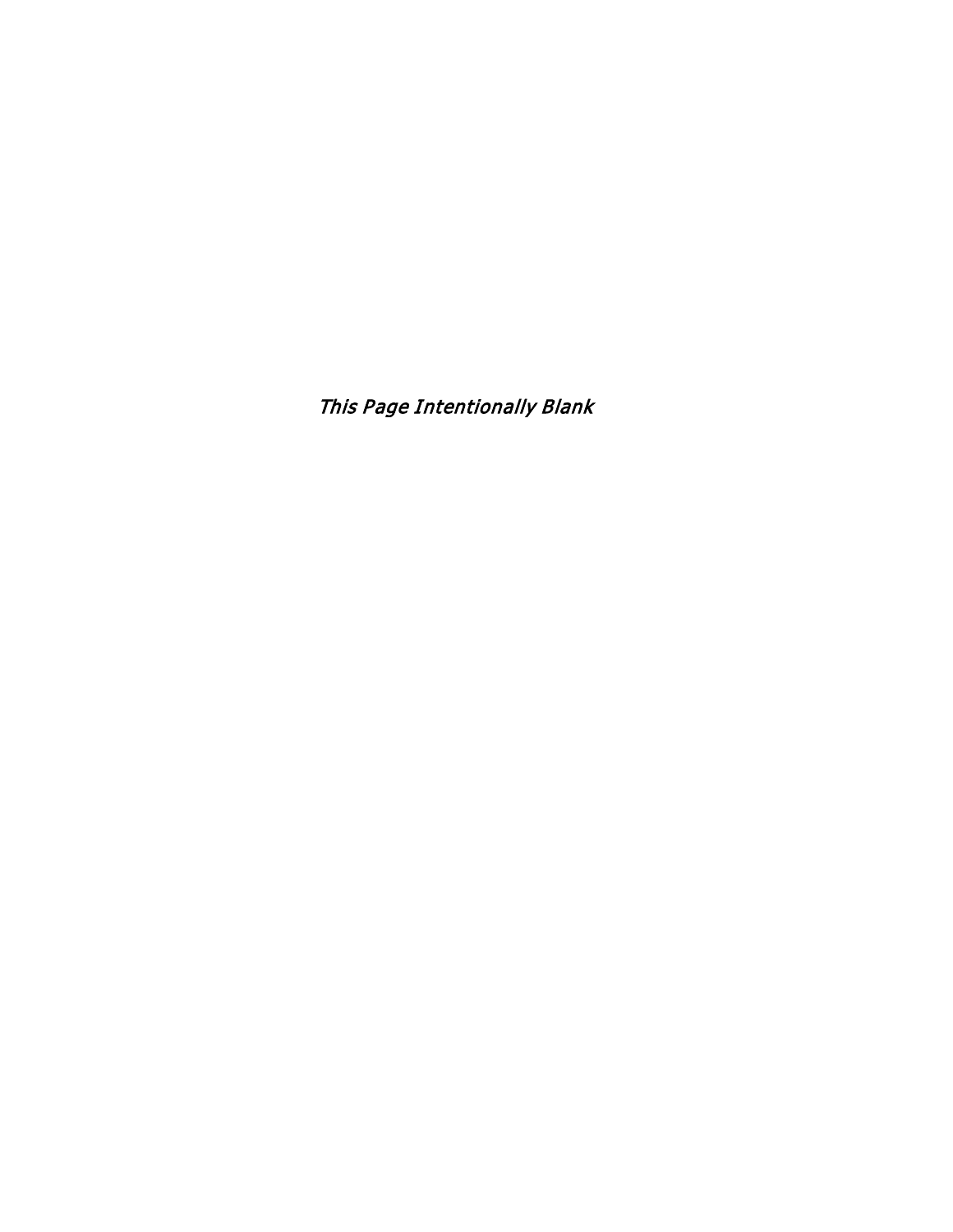#### **[GENERAL INFORMATION](#page-3-0)**

| 2021 Funding Allocation Schedule             | 3              |
|----------------------------------------------|----------------|
| About the Funding                            | $\overline{4}$ |
| <b>Eligible Activities</b>                   | 6              |
| <b>Funding Priorities</b>                    | 6              |
| <b>Eligible Applicants</b>                   | 7              |
| <b>Funds Available</b>                       | 11             |
| 2021 Proposed Distribution                   | 11             |
| Where to Submit Applications                 | 11             |
| Assistance with the Application              | 11             |
| <b>Application Review and Rating Process</b> | 12             |
| Project Review Committee (PRC)               | 13             |
| <b>HUD Income Limits</b>                     | 14             |
| If Your Agency is Awarded Funds              | 14             |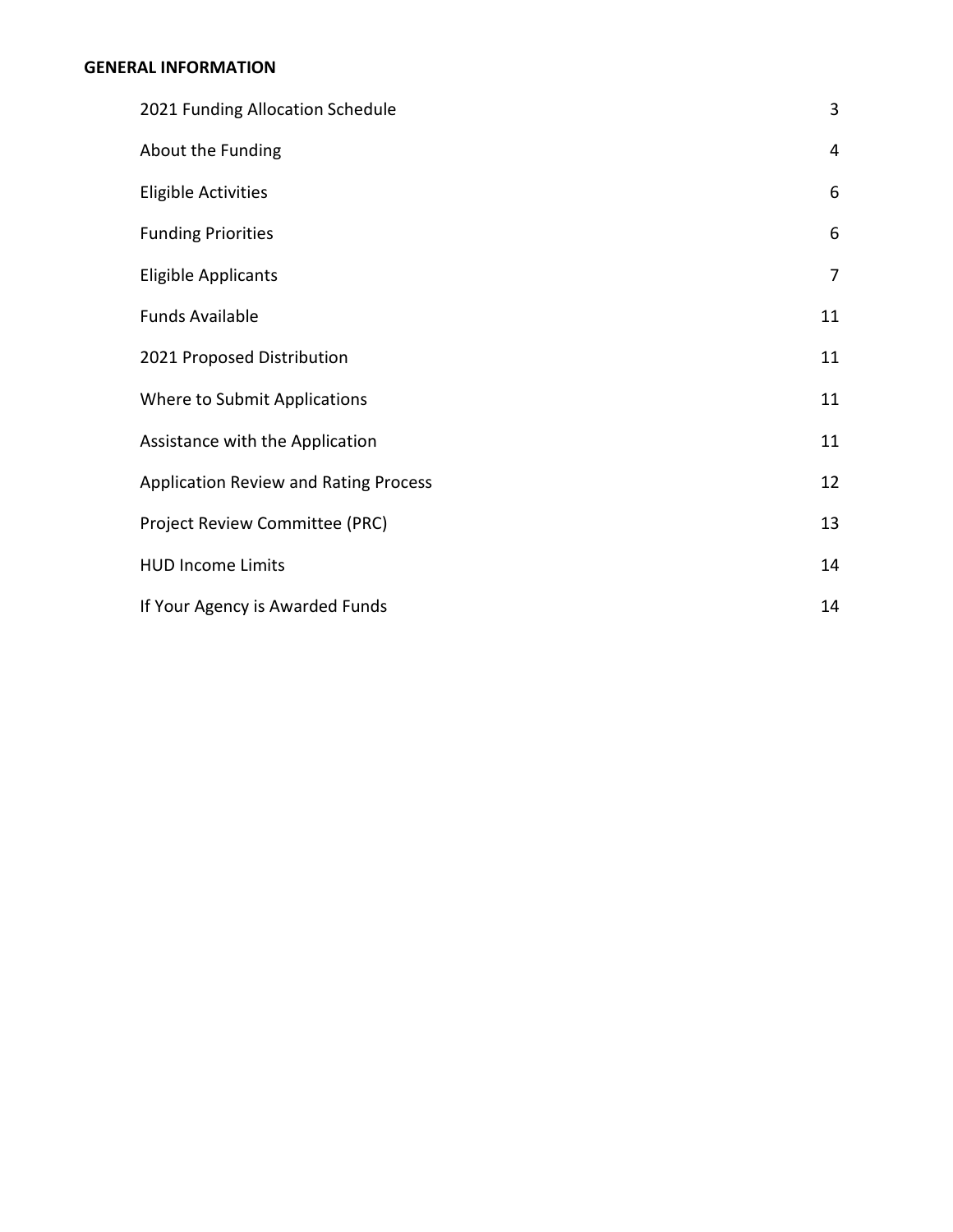# **City of Bremerton**



## <span id="page-3-0"></span>**Staff Contacts**

## **City of Bremerton CDBG/HOME**

<http://www.ci.bremerton.wa.us/display.php?id=864>

| <b>Mailing Address:</b> | City of Bremerton                                       |
|-------------------------|---------------------------------------------------------|
|                         | Department of Community Development                     |
|                         | 345 6 <sup>th</sup> Street, Suite 100                   |
|                         | Bremerton, WA 98337-1873                                |
| <b>Staff Contacts:</b>  | Sarah Achaoui, Program Administrator, City of Bremerton |
|                         | (360) 473-5375                                          |
|                         | sarah.achaoui@ci.bremerton.wa.us                        |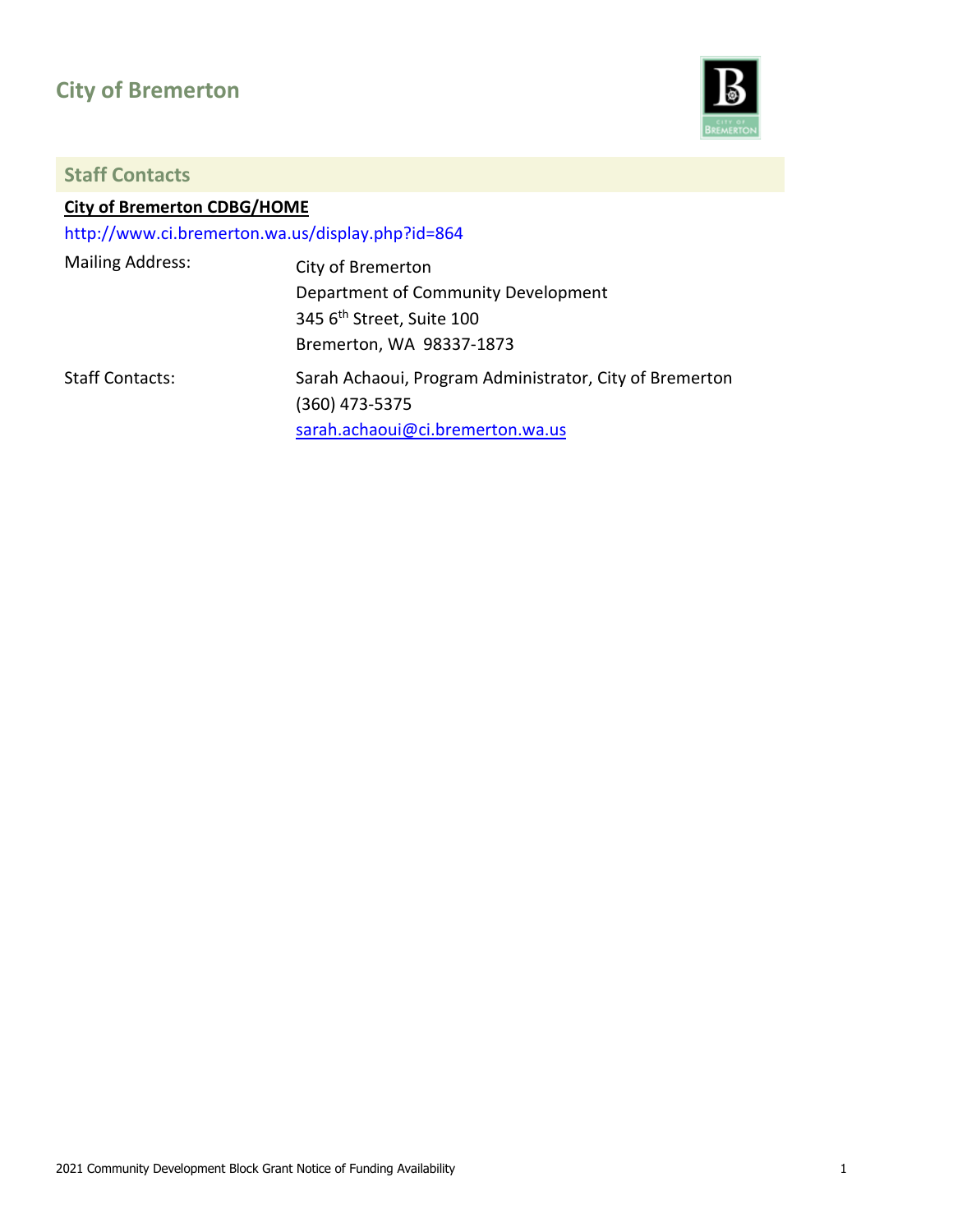# <span id="page-4-0"></span>**2021 Funding Allocation Schedule**

| 2021 City of Bremerton CDBG Cycle Calendar     |                  |                                                 |                                                                                                                                                                                                                                                         |  |  |  |
|------------------------------------------------|------------------|-------------------------------------------------|---------------------------------------------------------------------------------------------------------------------------------------------------------------------------------------------------------------------------------------------------------|--|--|--|
|                                                |                  | 2021 Funding Year (January 1-December 31, 2020) |                                                                                                                                                                                                                                                         |  |  |  |
|                                                |                  |                                                 | For more information please call 360-473-5375 or email sarah.achaoui@ci.bremerton.wa.us                                                                                                                                                                 |  |  |  |
| 2021-2025 CDBG<br><b>Survey</b>                |                  |                                                 | 2021-2025 CDBG Public and Agency Survey released to the<br>public                                                                                                                                                                                       |  |  |  |
| 2021 Policy Plan                               |                  | 6/1/2020                                        | 2021 Draft City of Bremerton CDBG Policy Plan and 2021-2025<br>Consolidated Plan Priorities available-Posted on the City's<br>website and 15-day comment period opens-announcement in<br>Kitsap Sun and on City's website.                              |  |  |  |
|                                                |                  | 6/16/2020                                       | Written comment period closes for 2021 draft City of<br>Bremerton CDBG Policy Plan and 2021-2025 Consolidated Plan<br><b>Priorities</b>                                                                                                                 |  |  |  |
|                                                |                  | 6/10/2020                                       | Council Study session for funding priorities for 2021 program<br>year and adoption of 2021 Policy Plan                                                                                                                                                  |  |  |  |
|                                                |                  | 6/17/2020                                       | Council Public Hearing for adoption of CDBG strategic planning<br>priorities for 2021 program year and adoption of 2021 Policy<br>Plan                                                                                                                  |  |  |  |
| <b>Affordable Housing</b>                      |                  |                                                 |                                                                                                                                                                                                                                                         |  |  |  |
| <b>Inventory</b> and                           |                  |                                                 |                                                                                                                                                                                                                                                         |  |  |  |
| <b>Market Analysis</b>                         |                  |                                                 | Public Meeting Date and time to be determined                                                                                                                                                                                                           |  |  |  |
| <b>Affordable Housing</b><br><b>RFP (HOME)</b> |                  | 6/22/2020-7/1/2020                              | Pre-application appointments for HOME project proposals in<br>order to apply for RFP #1, all prospective applicants are<br>required to schedule a pre-application appointment during this<br>time period                                                |  |  |  |
| 2021 Grant Cycle                               | Wednesday        | 6/23/2020                                       | Notice of Availability for 2021 Funding goes live. Posted on<br>City website and via email listserv                                                                                                                                                     |  |  |  |
| <b>Affordable Housing</b><br><b>RFP (HOME)</b> |                  | 7/2/2020                                        | Request for Proposals (RFP) for Kitsap County and City of<br>Bremerton HOME funding-Link to application posted on<br>Coordinated Grant Application and City of Bremerton websites.<br>Please read the RFP for eligiblity and funding targets/priorities |  |  |  |
| <b>2019 CAPER</b>                              |                  | 3/31/2020                                       | CAPER submitted to HUD in IDIS                                                                                                                                                                                                                          |  |  |  |
| <b>Affordable Housing</b><br><b>RFP</b> (HOME) |                  | 7/30/2020                                       | Applications Due for HOME RFP @ Noon: Online Submission<br>Only via Fluid Review                                                                                                                                                                        |  |  |  |
| 2021 Grant Cycle                               | Monday           | 7/13/2020                                       | CDBG 2021 Funding Year Application goes live-links to<br>application posted to City Website                                                                                                                                                             |  |  |  |
|                                                | Friday           | 7/24/2020                                       | Technical Assistance Meeting (Mandatory)-Mayor's Conference<br>Room-6th floor, Norm Dicks Government Center<br>10:00 AM                                                                                                                                 |  |  |  |
|                                                |                  | $7/22 - 7/30$                                   | Technical Assistance Available by Appoinment Only                                                                                                                                                                                                       |  |  |  |
|                                                | Friday           | 8/7/2020                                        | Funding Applications Due @ noon via electronic submittal.<br>Paper copies will not be accepted                                                                                                                                                          |  |  |  |
|                                                | Friday           | 8/21/2020                                       | Stage 1 Applications reviewed: Disqualified applications will not<br>move forward applicant will be notified in writing                                                                                                                                 |  |  |  |
|                                                | Wednesday        | 8/26/2020<br>$8/26 - 9/18$                      | Eligible applications will be forwarded to the Project Review<br>Committee<br>Staff and PRC Review and Scoring                                                                                                                                          |  |  |  |
|                                                |                  |                                                 |                                                                                                                                                                                                                                                         |  |  |  |
|                                                | Friday           | 9/18/2020                                       | PRC Scores due in Fluid Review                                                                                                                                                                                                                          |  |  |  |
|                                                | Monday-Wednesday | $9/21 - 9/24$                                   | <b>Funding Interviews</b><br>Interviews will be held at the Norm Dicks Government Center<br>6th Floor, Mayor's Conference Room                                                                                                                          |  |  |  |
|                                                | Thursday         | 9/24/2020                                       | Final interviews and deliberations                                                                                                                                                                                                                      |  |  |  |
|                                                | Monday           | 28-Sep                                          | Funding recommendations published for 30 day written public<br>comment period<br>HOME funding recommendations released for 30 day comment                                                                                                               |  |  |  |
|                                                | 9/23/2020        | scheduled by Kitsap County.                     | period<br>Council study session to adopt funding recommendations                                                                                                                                                                                        |  |  |  |
|                                                | Wednesday        | 10/28/2020                                      | Council meeting room, 6th floor Norm Dicks Government<br>Center, 5:00 PM                                                                                                                                                                                |  |  |  |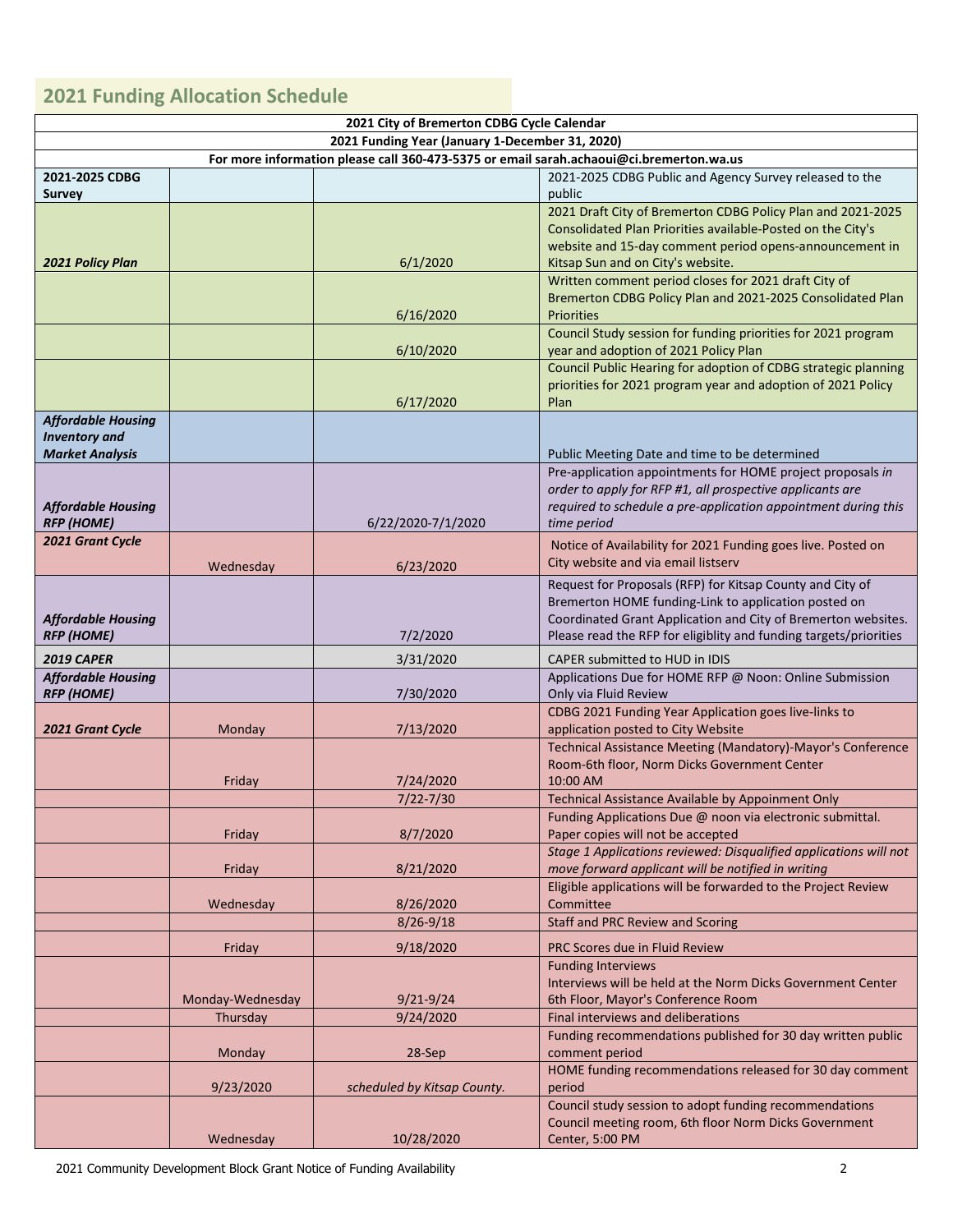| Wednesday | 11/4/2020  | Council meeting (ACTION) to adopt funding recommendations<br>Norm Dicks Government Center, Meeting Chambers<br>345 6th Street, Bremerton 5:30 PM |
|-----------|------------|--------------------------------------------------------------------------------------------------------------------------------------------------|
| Fridav    | 11/13/2020 | Action Plan Submitted to HUD                                                                                                                     |
|           | 1/1/2021   | Program Year Begins                                                                                                                              |

## <span id="page-5-0"></span>**About the Funding**

The City of Bremerton Community Development Block Grant funding availability is for the 2021 program year beginning January 1, 2021 and culminating on December 31, 2021. A description of the funding is included below. City of Bremerton HOME funds, Homeless Housing Grant Funds, Affordable Housing Grant Program, and Consolidated Homeless Grant Incentive Programs are all through a coordinated application with Kitsap County.

## **Community Development Block Grant**

The Community Development Block Grant (CDBG) program is a flexible program that provides communities with funding to address a wide range of unique community development needs. The program is authorized by Title I of the Community Development Act of 1974. Funds are used to assist in the development of decent housing, to create suitable living environments, and expand economic opportunities primarily for persons of low and moderate income. All projects funded with CDBG must meet one of the three national objectives:

- Principally benefit low and very low income households;
- Reduce or prevent slum and blight; or,
- Meet an urgent need

#### **Consolidated Plan Goals**

All projects **must** meet one of the following Consolidated Plan Goals:

- Capital projects which can demonstrate a low/moderate income benefit either through Limited Clientele, or Area Benefit (please confirm with CDBG administrator the eligibility if you are carrying out an area wide benefit project).
- Improve, create new units or preserve units of affordable homeownership housing;
- Expand economic opportunities for very-low and low-income Bremerton residents;

*If an applicant cannot demonstrate how it meets one of the Consolidated Plan goals in its funding application, the application will not be considered for funding and the applicant will be notified.* 

#### **Council Funding Priorities**

For the 2021 Program Year Bremerton City Council has chosen the following priorities for use of funds:

- Capital projects which can demonstrate a low/moderate income benefit either through limited clientele or area benefit;
- City-wide economic development projects;
- City-wide projects which improve, create new units, or preserve units of affordable housing;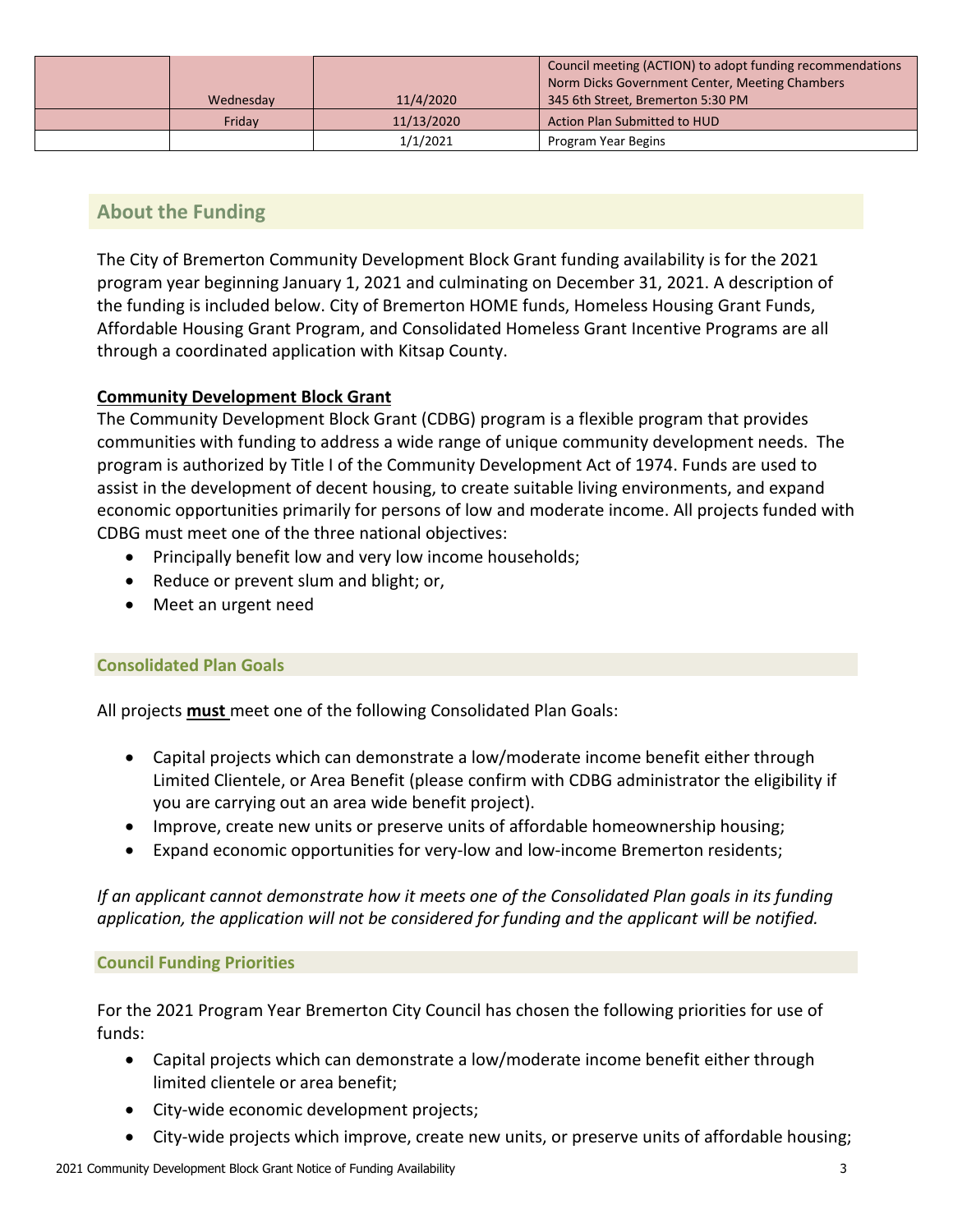• Public Facility and Infrastructure projects

## Proposals for Activities that do not meet these funding priorities will not be eligible for funding.

#### **Eligible Recpients**

The City of Bremerton will enter into a subrecipient agreement with successful applicants. The regulations define a subrecipient as a *public or private nonprofit agency, authority, or organization, or a for-profit entity authorized under §570.201(o), receiving CDBG funds from the recipient or another subrecipient to undertake activities eligible for such assistance.* The subrecipient agreement between the City of Bremerton and awarded entity includes regulatory requirements associated with the CDBG Program.

The diagram below is intended to illustrate the relationship between the City of Bremerton and the successful applicant/subrecipient who would be carrying out construction projects. All subrecipients will be responsible for conducting their own procurement process with the assistance of CDBG staff. Following the bidding process, each subrecipient will be required to enter into a contract with the most responsible bidder. CDBG staff will assist subrecipients through this process, but the contractual agreement with the contractor will be with the subrecipient and not the City of Bremerton.

If a real estate transaction occurs it will differ from the diagram below, but will still require a subrecipient agreement with the City of Bremerton. Please contact CDBG staff for questions related to real estate transactions.

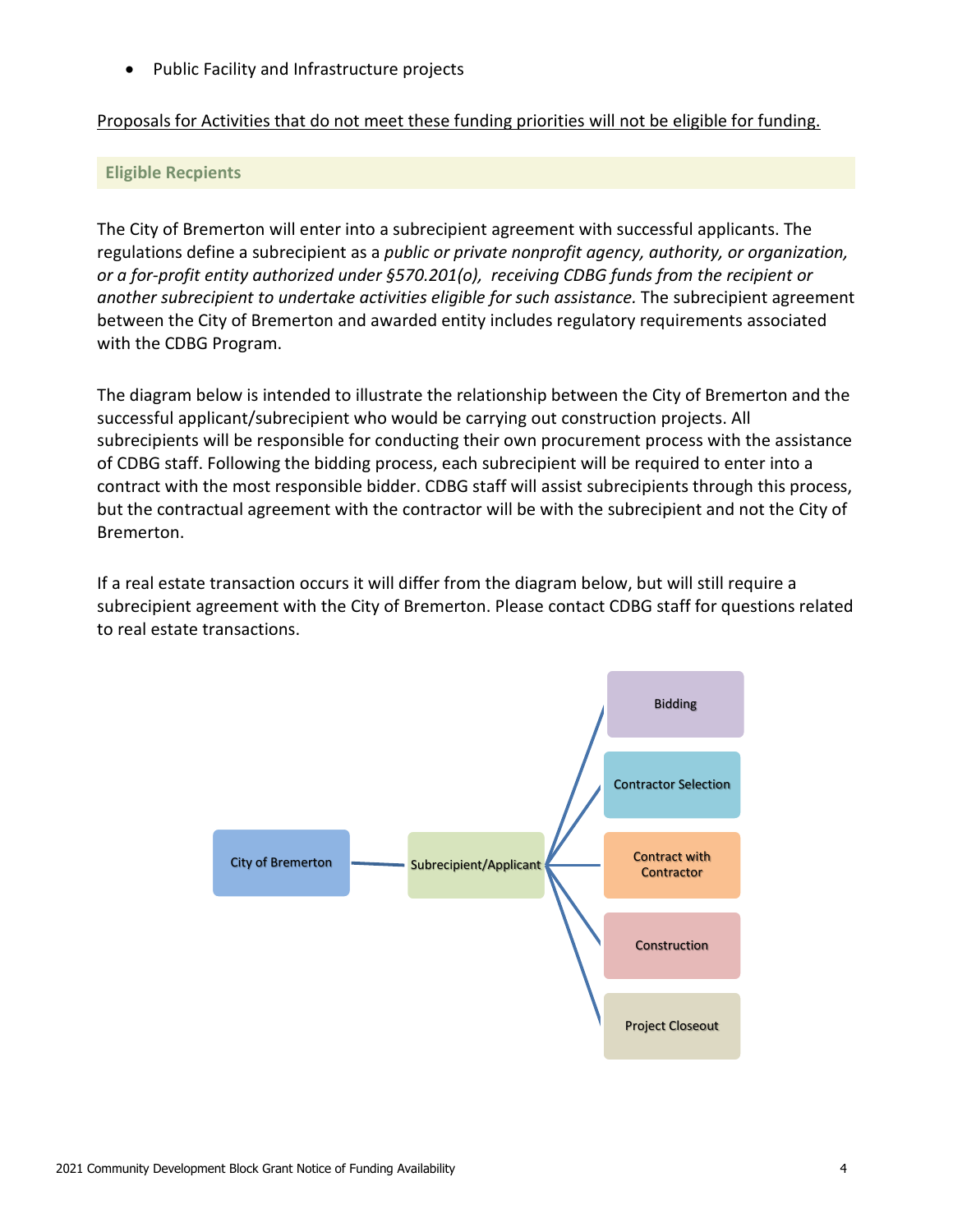#### <span id="page-7-0"></span>**Eligible Activities**

This list is broken down by priority area. Please ensure your project both match a Council Priority and are an eligible activity.

## **1. Capital Projects which can demonstrate a low/moderate income benefit either through limited clientele or area-wide benefit.**

Eligible activities are defined in the CDBG program regulations at 24 CFR 570.201 and 570.207.

Examples Include:

- Childcare center improvements
- Clearance, demolition and removal and rehabilitation of buildings and improvements;
- Facilities for persons with disabilities;
- Homeless Facilities (not operating costs);
- Removal of material and architectural barriers;
- Park improvements;
- Planning activities;
- Preservation, rehabilitation or restoration of historic properties;
- Rehabilitation of privately owned buildings and improvements for residential purposes;
- Façade Improvement
- Assistance to private individuals and entities, including profit making and nonprofit organizations, to acquire for the purpose of rehabilitation, and to rehabilitate properties for use or resale for residential purposes;
- Sidewalks;
- Street Improvements.

#### **2. Projects that improve, develop, preserve or create or support affordable housing**

- Acquisition, rehabilitation of rental housing
- In Rem housing-CDBG funds may be used to make essential repairs and payment of operating expenses needed to maintain the habitability of housing units acquired through tax foresclosure proceedings in order to prevent abandonment and deterioration of such housing in primarily LMI neighborhoods;
- Conversion of a closed building from one use to a residential use (such as a closed school building to residential units);
- New construction must be undertaken by a Community Based Development Organization *only*
- Site clearance and site improvements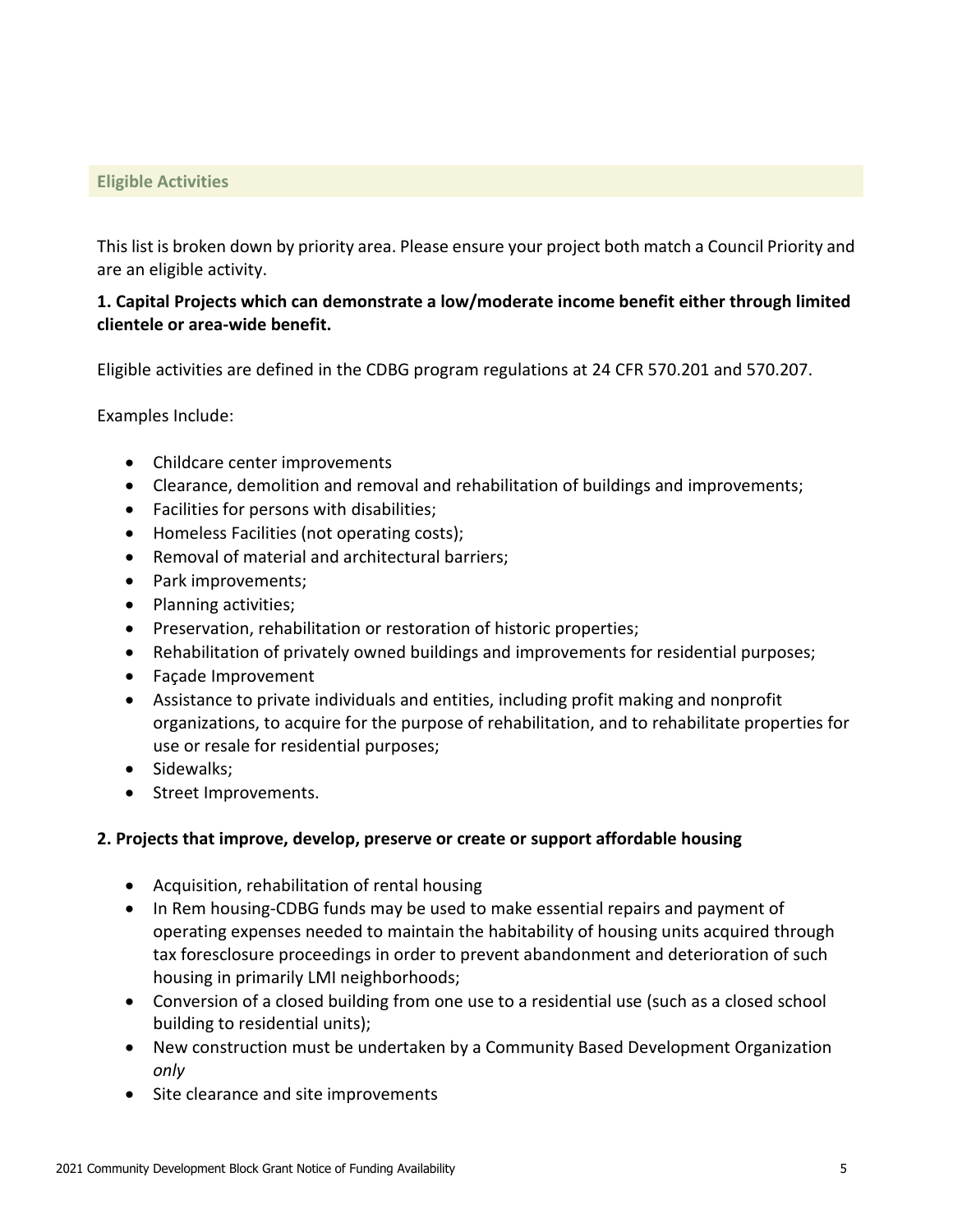## **3. City-Wide Job Economic Development Projects**

## *Examples Include:*

- Assistance to carry out economic development projects for job training purposes;
- Microenterprise assistance

The following activities are generally **not eligible** for CDBG funding:

- New residential housing construction, except in special circumstances
- Regular government operations
- Buildings such as city halls, police stations, or other buildings primarily for the general conduct of government (except for the removal of architectural barriers)
- Income payments such as payments to individuals or families for food, clothing, or rent, except in certain circumstances
- Political activities
- Vehicles and Equipment

## **4. Public Facility and Infrastructure Projects**

## *Examples Include:*

- Acquisition, construction, reconstruction, rehabilitation, or installation of public facilities and improvements except as provided in 570.207(a), carried out by the recipient or other public or private non profit entitie.
- However, activities under this paragraph may be directed to the removal of material and architectural barriers that restrict the mobility and accessibility of elderly or severyely disabled persons to public facilities and improvements, including those provided for in 570.207(a)(1).
- Design features and improvements which promoteenergy efficiency may also be included
- Such activities may also include the execution of architectural design features and similar treatments intended to enhance the aesthectic quality fof facilities and improvements receiving CDBG assistance, such as decorative pavements, railings, sculptures, pools of water and foutains and other works of art.
- Facilities designed for use in providing shelter for persons having special needs are considered public facilities and not subject to the prohibition of new housing construction.
- Such facilities include: shelters for the homeless; convalescent homes; hospitals, nursing homes; battered spouse shelters; halfway houses for run-away children, drug offenders or parolees, group homes for mentally ill persons and temporary housing for disaster victims.

## *Note: The above lists are not comprehensive. For a complete list of eligible or ineligible activities refer to CDBG regulations in 24 CFR 570.201 and 570.207*

For specific information regarding policies and regulations behind the use of CDBG funds please refer to the 2021 CDBG/HOME Policy Plan.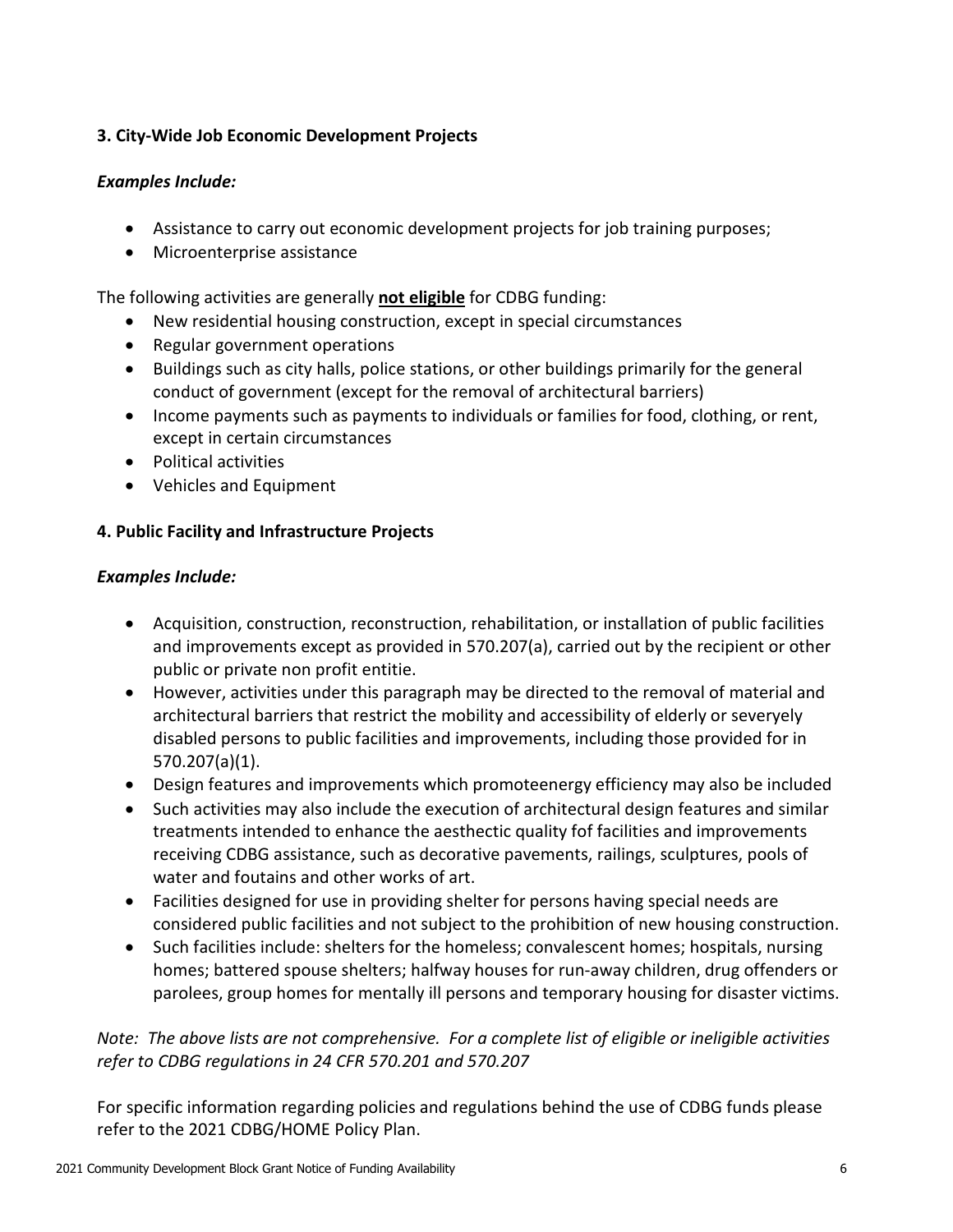#### <span id="page-9-0"></span>**Community Development Block Grant**

Eligible applicant/recipients include:

- City or County governments
- Public and private nonprofit organizations (501(c)3)
- Section 301(d) small business investment companies
- Local development corporations
- Private profit organizations may implement certain activities.
- Faith based organizations

Additionally applicants must:

- Demonstrate an active governing body or board of directors with skills and experience to provide leadership and direction to the agency.
- Demonstrate the legal, financial, and programmatic ability to administer the proposed project; and,
- Meet the City requirements for contracting agencies such as insurance requirements, audit and financial requirements.
- Demonstrate timely expenditure of funds and ability to complete the project in an efficient manner.

#### <span id="page-9-1"></span>**Funding Key Assumptions**

#### **General Requirements**

- Agencies awarded funds will maintain an active City of Bremerton business license
- Agencies awarded funds will maintain an active DUNS number and SAM.gov registration
- Agencies awarded funds will maintain minimum insurance requirements, contact CDBG administrator for those details.
- Agencies awarded funds will not sub-award funds to any other entity, excluding construction/capital projects
- Awarded funds will be paid to Subrecipient for eligible expenses on a *reimbursement* basis

#### <span id="page-9-2"></span>**2021 Funds Available**

CDBG programs are federally funded through the Department of Housing and Urban Development. Funding levels are determined by HUD after the Federal Budget is finalized, which often occurs after the program year has begun. The City of Bremerton estimates funding levels in order to start the grant application process; therefore, funding amounts shown in the table below are estimates. If HUD allocates a different amount to these programs than what was estimated, actual funding awards will be increased or decreased to accommodate the discrepancy. The estimated funds below are based on 2019 and 2020 allocations and historic funding trends.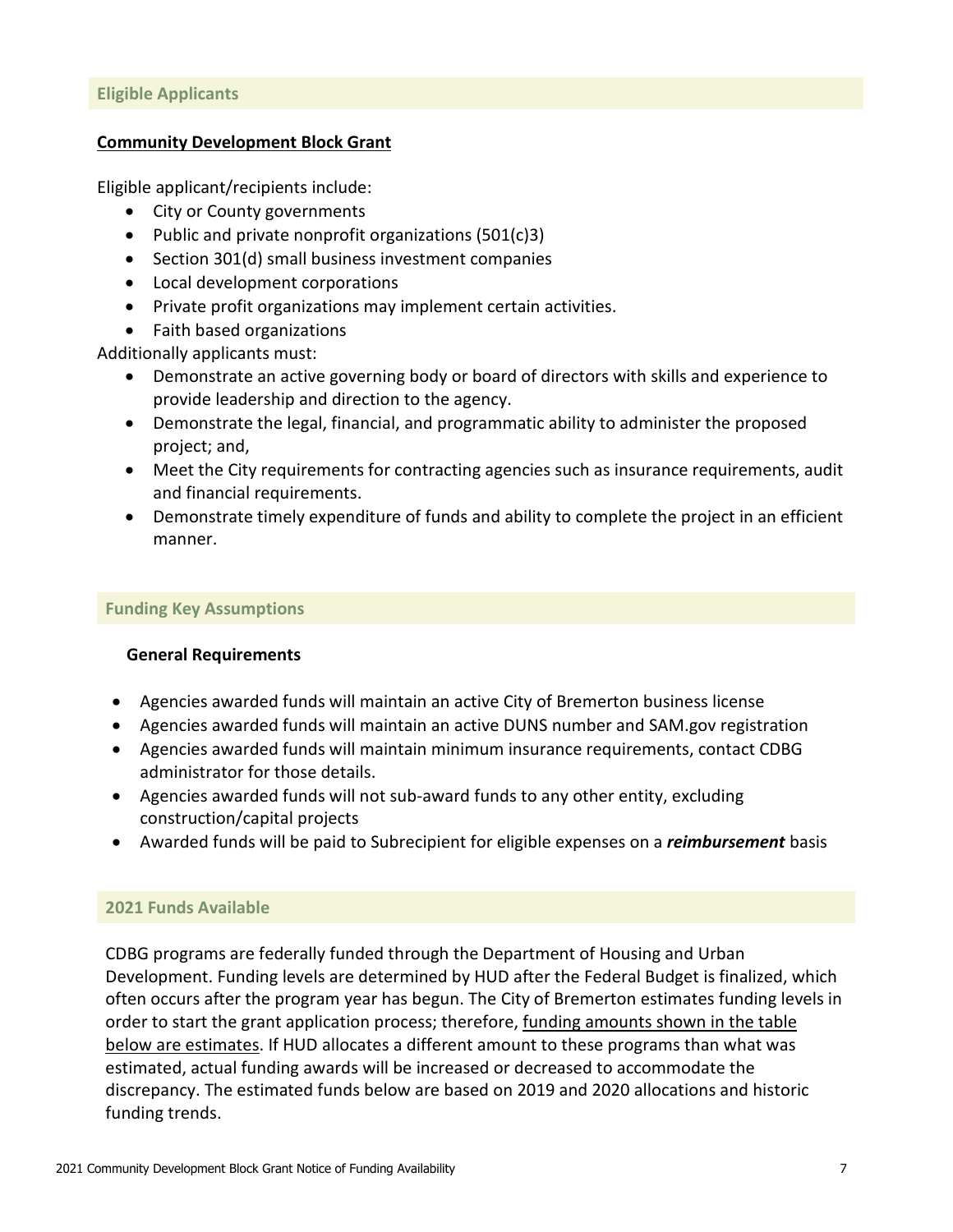The following table shows an overall view of the total *estimated* amount of funds available in this application cycle by the application type and funding sources. Please note that the City of Bremerton is basing this estimate on an amount of \$450,000. There is no designated amount for application type, applicants are encouraged to apply for the amount of funding they need to complete a project. Please note that projects with multiple sources of funding will be more competitive than projects that are utilizing CDBG as their *only* funding source.

The tables on the following pages give a more detailed view by funding source; showing the estimated amount of funds available as well as the proposed distribution of those funds.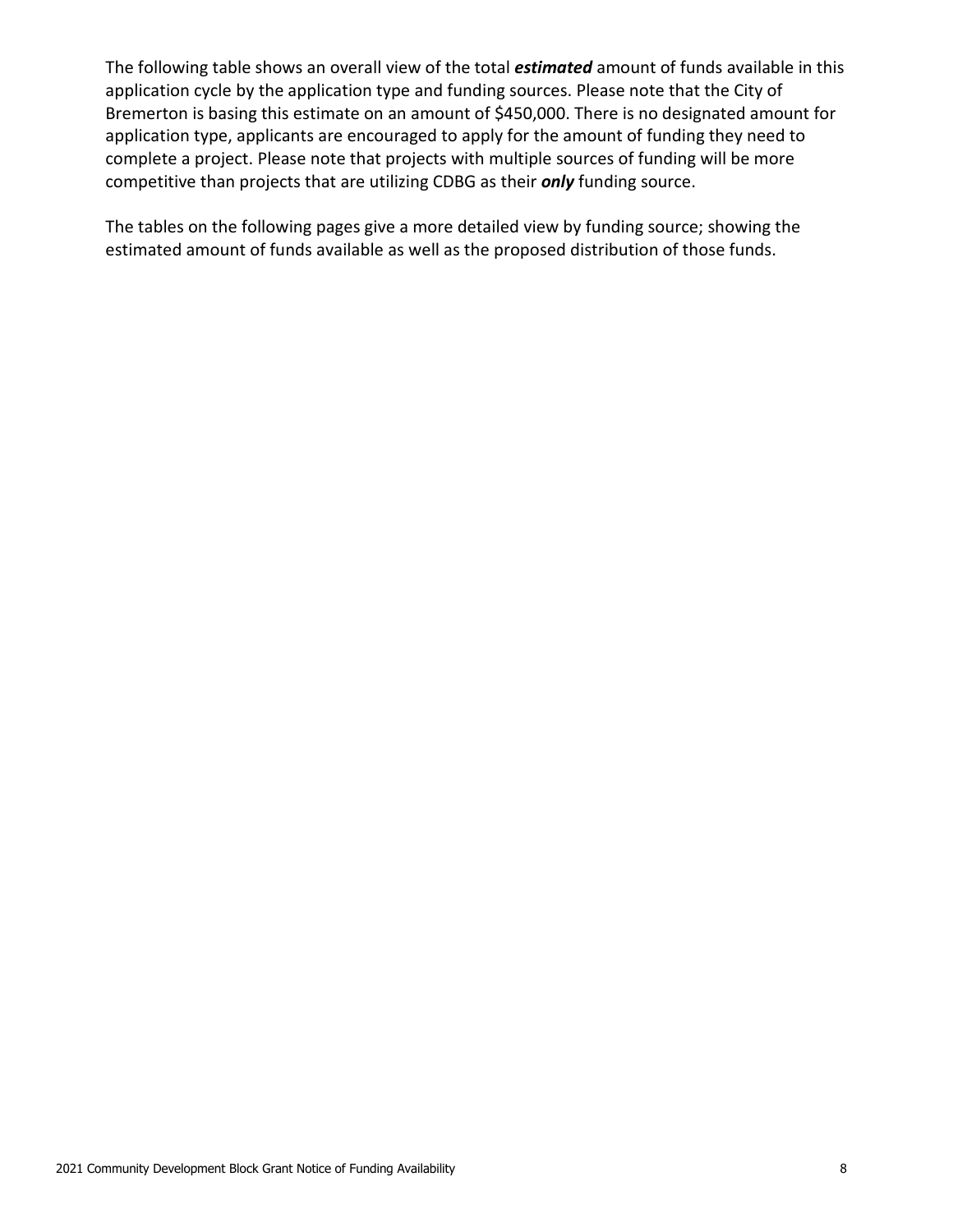#### <span id="page-11-0"></span>**2021 Funds**

| Estimated 2021 Entitlement<br>Estimated 2021 Program Income<br>2021 Funding Available for Grant | \$450,000<br>\$29,000<br>\$477,000 |
|-------------------------------------------------------------------------------------------------|------------------------------------|
| Administration<br>(20% of Entitlement + Program Income                                          | \$95,400.0                         |
| 2021 Amount available for public service<br>activities                                          | \$67,500                           |
| Amount available for funding:                                                                   | \$314,100.0                        |

#### **How to Access and Submit Application**

Online Application via Fluid Review will be available to download from the City's website beginning Monday July 13<sup>th</sup>. You will need a computer with internet capability in order to access the City's website to access the application.

**Application link will be posted on the City website, and information will be sent to the City's interested party e-mail list.**

**Application submission deadline is August 7th 2020 at Noon**

#### <span id="page-11-1"></span>**Where to Submit Applications**

An application is considered complete if it meets the following criteria:

- Applicant must have attended the **mandatory** technical assistance session on July 24th
- Application submitted **ON TIME** (August 7<sup>th</sup> at noon)
- All required application questions/sections/attachment are completed in an adequate manner.
- Applications including all supplemental attachments will be submitted via Fluid Review

#### <span id="page-11-2"></span>**Assistance with the Application**

A **Mandatory Technical Assistance** Session for all applicants who have never received CDBG Funds or have never used Fluid Review will be held on **July 24th at 10:00** in the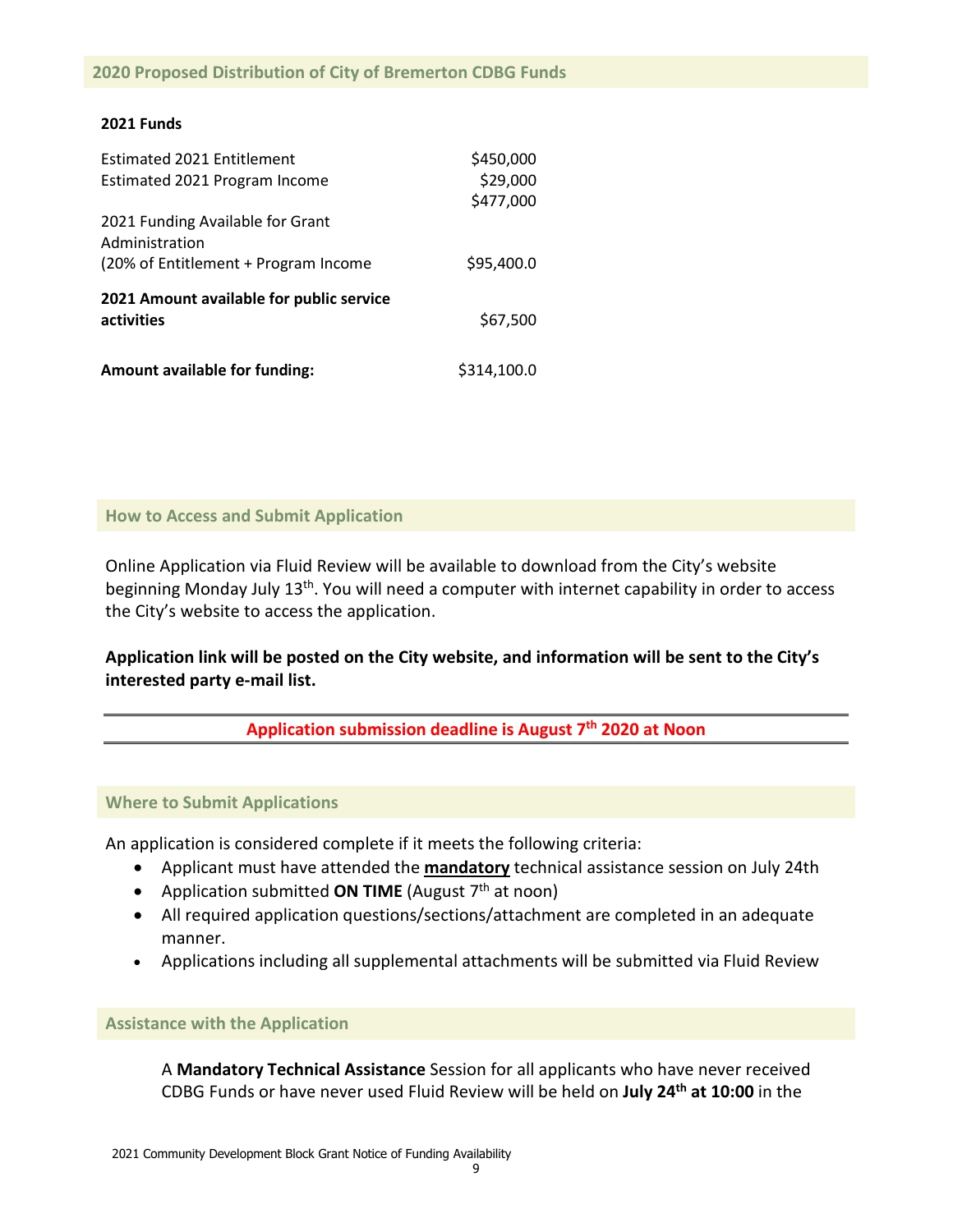Norm Dicks Government Center Mayor's Conference Room, 6<sup>th</sup> Floor, or virtually. Details will be sent out prior to the meeting.

**One-on-One Technical Assistance** may be scheduled between July 22-July 30th by contacting the staff listed in the front of this notice. One on one technical assistance is available in the event that you are unable to attend the session on July 24<sup>th</sup>.

## <span id="page-12-0"></span>**Application Review and Rating Process**

*This is a competitive application process for limited funding; therefore, applications that meet all criteria are not guaranteed an award of funds and successful applications may be funded for less than the amount requested*

*Applications not meeting the requirements will be disqualified from consideration for funding and will not move any further through the process. Written notice will be sent to the disqualified Applicant.*

Applicants will need to demonstrate that they are able to spend down funds in a timely manner and that they have the capacity to complete the project.

All applications will go through the following review and rating process.

- 1. Initial Eligibility Screening
	- a. Application is complete.
	- b. Applicant meets eligibility requirements as of the application due date.
	- c. Project or activity is an eligible use of funds.
- 2. Staff Technical Review
	- a. Organizational Financial Review RFP's will be reviewed City will review for Agency financial soundness.
	- b. Organizational Capacity Staff will review the capacity of the agency to manage grants based on previous grant performance, board makeup, organizational structure (including staffing), organizational data, etc.
	- c. Project Priority Review Staff will review project goals and population served for alignment with the Funding Priorities.
- 3. Project Review Committee (PRC) The committee will make funding decisions using the following process:
	- a. Review and evaluate each application using review and scoring guides.
	- b. Conduct interviews with each applicant; review responses using review and scoring guides.
		- Non-capital interviews (City-Wide Economic Development) will be 20 minutes in length which includes 10 minute agency presentation and 10 minute question/answer.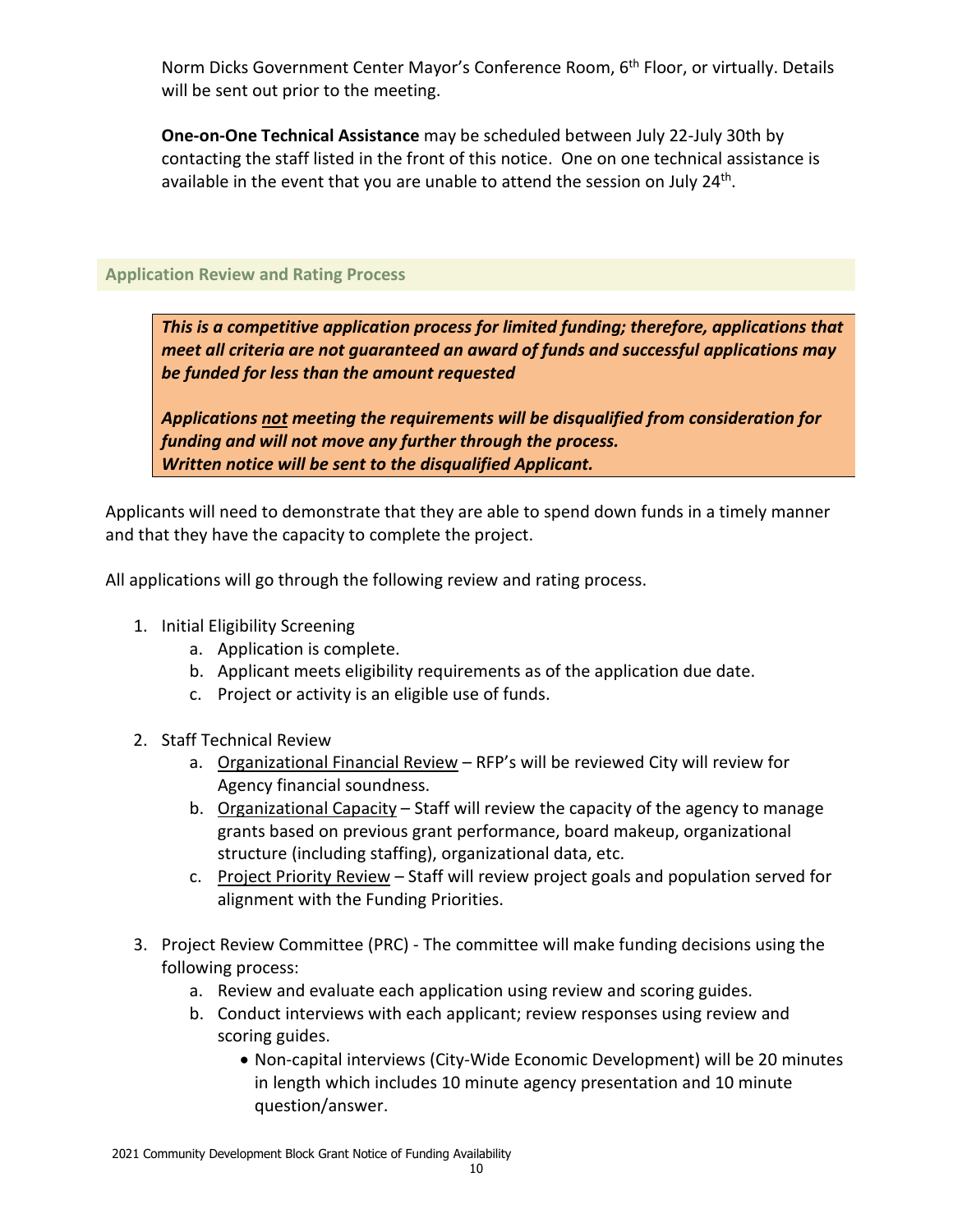- Capital interview will be 35 minutes in length which includes 15 minute agency presentation and 20 minute question/answer.
- Interview length for agencies with multiple submissions of the same type (non-capital, for example), may be shortened.
- c. Assign a priority ranking and recommended funding level to all projects.
- d. Staff matches ranking with available and appropriate funding sources.
- e. PRC finalizes recommendations and sends to the Bremerton City Council.
- 4. Bremerton City Council Public hearings to consider the Project Review Committee recommendations will be held before the Bremerton City Council. Council will make the final funding approval.
- 5. Approved funding recommendations which include Federal funds are send to HUD for approval in the annual Action Plan. Projects awarded funds must be included in the 2021 (Year 1) Action Plan to the 2021-2025 Consolidated Plan and submitted to HUD for approval. The Action Plan cannot be finalized until the City of Bremerton receives federal award amounts from HUD.
- 6. Final Awards-Funding recommendations were made based on estimated funds. Once the actual amounts are known, project awards will be adjusted based on the contingency set by the PRC and approved by the Bremerton City Council.

## **Project Review Committee (PRC)**

The Project Review Committee reviews and recommends funding for the CDBG Grant Application. PRC members read applications, review agency and financial capacity analyses, conduct applicant interviews, score, rank and develop funding recommendations. Recommendations are then presented to the Bremerton City Council, which make final funding decisions.

PRC volunteers are selected based on their knowledge of the community's needs and willingness to donate their time to PRC activies. PRC members must demonstrate the specific skills, qualifications and background needed to evaluate applications and recommend funding, such as:

- Affordable housing and a set of the Grant writing or grant management Architecture and planning entitled and planning the Homeless programs Compliance monitoring example and the Housing development Practical experience with HUD Mortgage lending Economic development experience research and Project management experience Finance and accounting The Real estate
- Construction project management Non-profit community service provider

## **2021 Project Review Committee Makeup**

There is one project review committee for all CDBG applications. The committee is comprised of 6 members: Three members are City of Bremerton staff volunteers (Director-Department of Community Development, Project Assistant-Department of Community Development, Assistant Finance Director-Finance Department), and two members are volunteers from the community,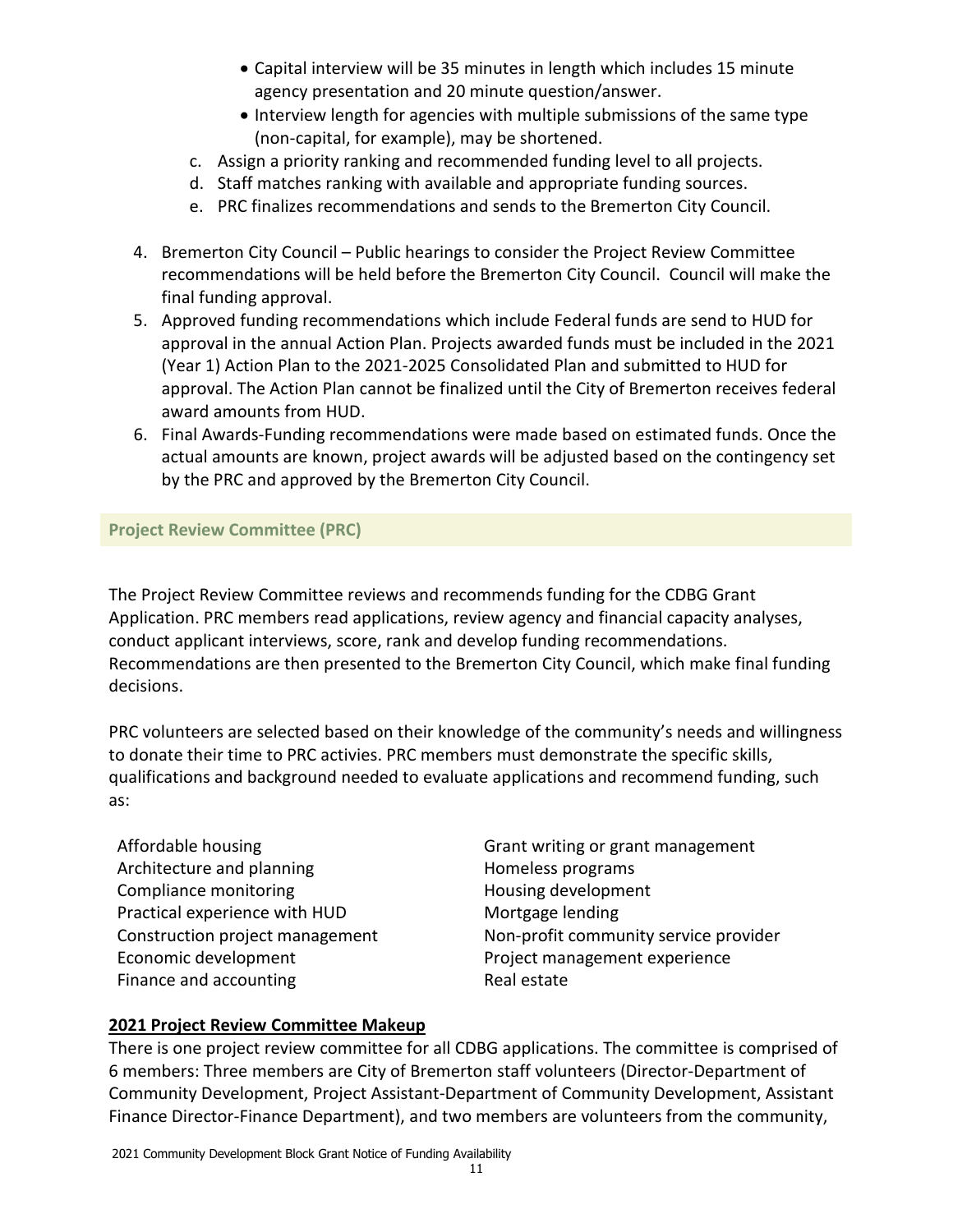one is a Planning Commissioner (Commissioner Wofford) and one is a City Council representative (Councilman Michael Goodnow). Additionally the City Auditor will participate in the initial organizational capacity review. The committee members are assigned to review and rate each of the grant applications submitted and all PRC members take part in the Applicant interviews.

PRC positions are filled by appointment. The Mayor of the City of Bremerton appoints two members to the PRC committee.

#### <span id="page-14-0"></span>**HUD Income Limits**

Median Family Income (MFI) is determined periodically by the Department of Housing and Urban Development (HUD) on the basis of state and local earnings data and is published for cities and counties.

The Median Family Income for the Bremerton-Silverdale MSA effective April 2019 is \$85,500 for a four-person household.

HUD updates income limits annually each spring. The most up-to-date income limits will apply to all CDBG and HOME funded projects. Contact your Block Grant Adminstrator for the most current Income Limits.

|                                         |                      | <b>1</b> Microsoft Office Home $\cdot \times$ <b>CE</b> Mail - Sarah Achaoui - $\circ \times$ <b>C</b> The New York Times - Br $\times$ <b>C</b> IDIS Grant |              |                |   | $\times$ <b>HI</b> FY 2020 Income Limits D $\times$ |    |   |                                                         |   |
|-----------------------------------------|----------------------|-------------------------------------------------------------------------------------------------------------------------------------------------------------|--------------|----------------|---|-----------------------------------------------------|----|---|---------------------------------------------------------|---|
| $\circ$                                 |                      | 10 https://www.huduser.gov/portal/datasets/il/il2020/2020summary.odn                                                                                        |              |                |   |                                                     | ☆  |   | ร∕≡                                                     | 兑 |
|                                         |                      | HUD.gov HUD User Home Data Sets Fair Market Rents Section 8 Income Limits MTSP Income Limits HUD LIHTC Database                                             |              |                |   |                                                     |    |   |                                                         |   |
|                                         |                      |                                                                                                                                                             |              |                |   |                                                     |    |   |                                                         |   |
|                                         |                      | FY 2020 Income Limits Summary                                                                                                                               |              |                |   |                                                     |    |   |                                                         |   |
|                                         |                      |                                                                                                                                                             |              |                |   |                                                     |    |   |                                                         |   |
| parameters.                             |                      | Selecting any of the buttons labeled "Explanation" will display detailed calculation steps for each of the various                                          |              |                |   |                                                     |    |   |                                                         |   |
|                                         |                      |                                                                                                                                                             |              |                |   |                                                     |    |   |                                                         |   |
|                                         | <b>Median Family</b> |                                                                                                                                                             |              |                |   |                                                     |    |   |                                                         |   |
| FY 2020 Income Limit                    | Income               | FY 2020 Income Limit                                                                                                                                        |              |                |   | Persons in Family                                   |    |   |                                                         |   |
| Area                                    | <b>Explanation</b>   | Category                                                                                                                                                    | $\mathbf{1}$ | $\overline{2}$ | 3 | $\overline{a}$                                      | 5. | 6 | $\overline{7}$                                          | 8 |
|                                         |                      | Very Low (50%)                                                                                                                                              |              |                |   |                                                     |    |   |                                                         |   |
|                                         |                      | Income Limits (\$)                                                                                                                                          |              |                |   |                                                     |    |   | 32,100 36,700 41,300 45,850 49,550 53,200 56,900 60,550 |   |
|                                         |                      | <b>Explanation</b>                                                                                                                                          |              |                |   |                                                     |    |   |                                                         |   |
|                                         |                      | <b>Extremely Low Income</b>                                                                                                                                 |              |                |   |                                                     |    |   |                                                         |   |
| <b>Bremerton-</b><br>Silverdale, WA MSA | \$91,700             | Limits $(\frac{1}{2})^*$                                                                                                                                    |              |                |   |                                                     |    |   | 19,250 22,000 24,750 27,500 30,680 35,160 39,640 44,120 |   |
|                                         |                      | <b>Explanation</b>                                                                                                                                          |              |                |   |                                                     |    |   |                                                         |   |
|                                         |                      | Low (80%) Income                                                                                                                                            |              |                |   |                                                     |    |   |                                                         |   |
|                                         |                      | Limits $(*)$                                                                                                                                                |              |                |   |                                                     |    |   | 51,350 58,700 66,050 73,350 79,250 85,100 91,000 96,850 |   |
|                                         |                      | <b>Explanation</b>                                                                                                                                          |              |                |   |                                                     |    |   |                                                         |   |
|                                         |                      |                                                                                                                                                             |              |                |   |                                                     |    |   |                                                         |   |
|                                         |                      | The Bremerton-Silverdale, WA MSA contains the following areas: Kitsap County, WA;                                                                           |              |                |   |                                                     |    |   |                                                         |   |
|                                         |                      |                                                                                                                                                             |              |                |   |                                                     |    |   |                                                         |   |

\*MFI = Median Family Income is determined periodically by the Department of Housing and Urban Development (HUD) on the basis of state and local earnings data and is published for cities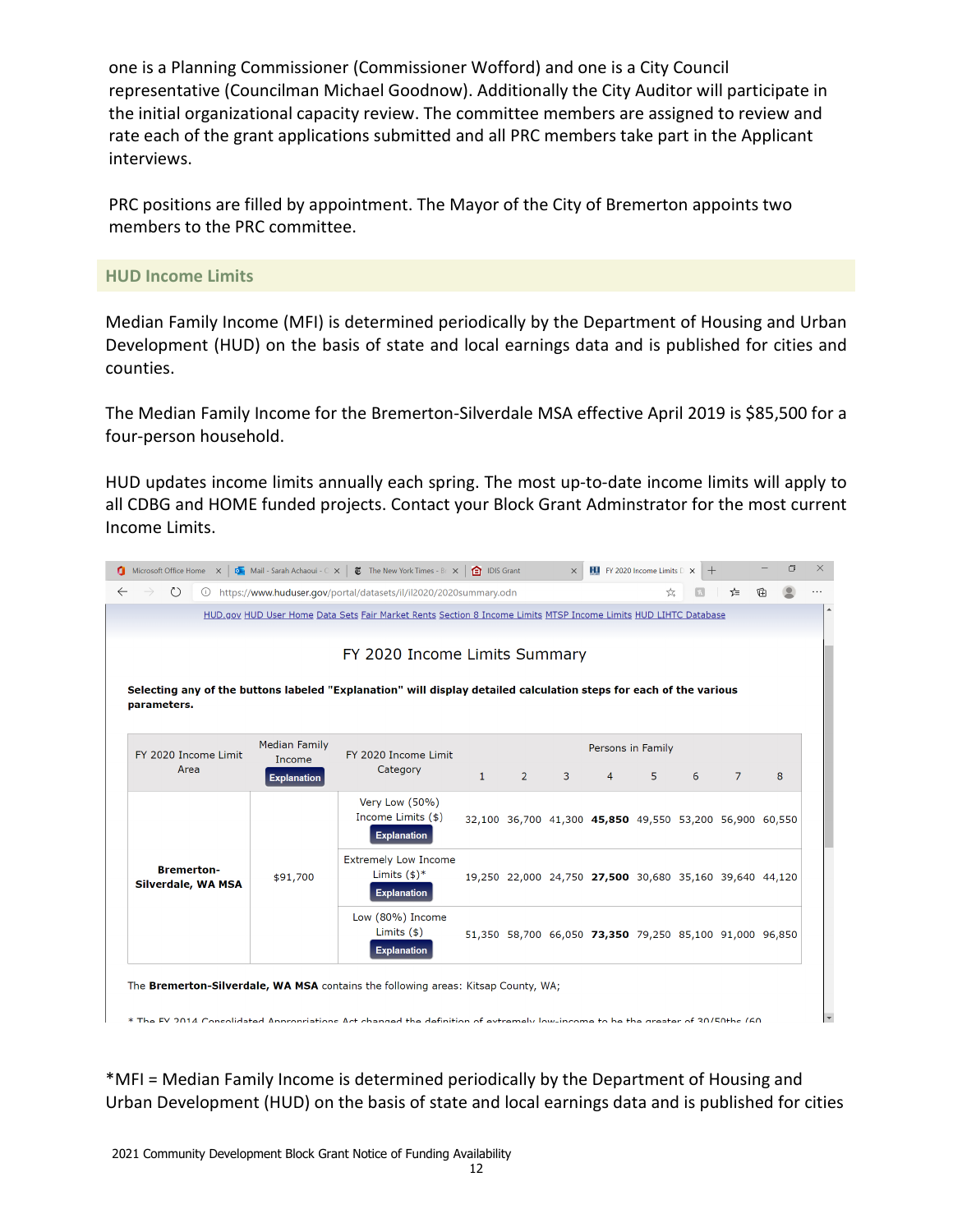and counties. These figures represent percentages of MFI for Bremerton – Silverdale Metropolitan Statistical Area (MSA) published by HUD April, 2020.

<span id="page-15-0"></span>**If Your Agency is Awarded Funds**

If your project/program is awarded funding, you will need to understand and follow the regulatory requirements associated with each of the funding sources.

Please refer to the following documents for guidance:

• Bremerton CDBG/HOME Policy Plan <http://www.ci.bremerton.wa.us/198/Federal-Grants---CDBG>

• Bremerton CDBG/HOME Guidebook <http://www.ci.bremerton.wa.us/213/Subrecipient-CDBG-HOME-Guidebook>

Things you should know:

- 1. CDBG funds are Federal funds. Use of Federal funds may affect the way your agency does business.
	- If you are applying for Federal funds for the first time, you are required to meet with Block Grant staff to discuss Federal regulations.
	- In addition to the rules and requirements of CDBG, there are several additional broad Federal rules that must be followed including rules surrounding nondiscrimination and equal access, employment, contracting and procurement, environmental requirements, record keeping and financial controls.
- 2. Contracting
	- Your agency will be required to enter into a contract with the jurisdiction providing the funding, the City of Bremerton.
	- The City of Bremerton manages their CDBG and HOME contracts separately. However, for both jurisdictions, the following applies:
		- o Capital contracts must receive a notice to proceed before costs can be incurred.
		- o Contracts for federal funds operate on a reimbursement basis.
	- The program year begins January 1, 2021.
		- o NOTE: If you are a recipient of federal funds you may not receive a contract until mid-year, based on when the federal budget is approved and when the City receives a contract from HUD. Depending on your project, your contract term may coincide with the program year start date.
- 3. Reporting Requirements
	- Quarterly Reports: It is your responsibility to submit quarterly performance and demographics reports, beginning January 1, 2021. Reports are to be submitted to each funding agency you are under contract with.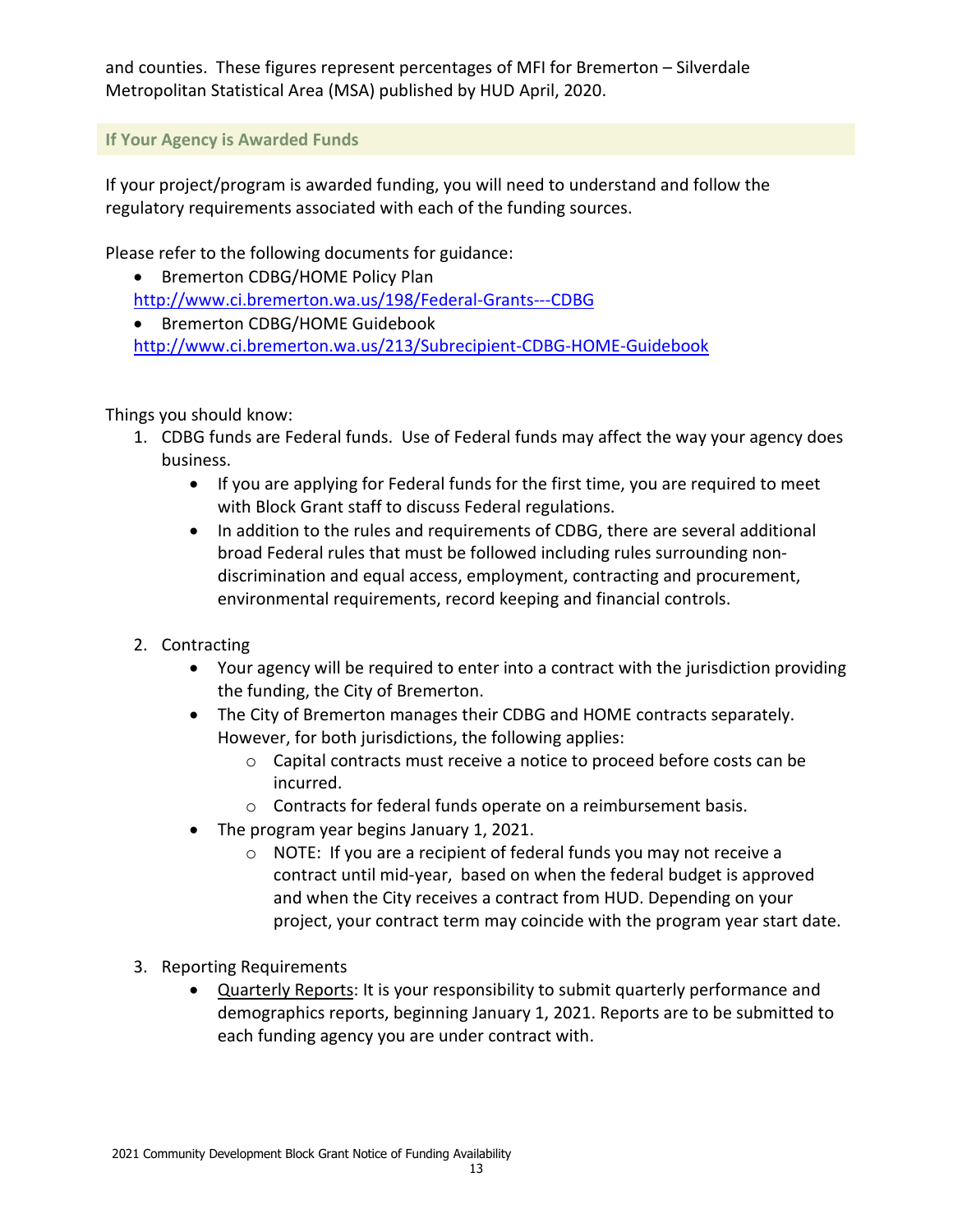Appendix A

Part 1-Eligibility and Risk Assessment Tool (used by City of Bremerton Staff, including internal auditor for Part 1: Agency Information)

Part 2-Application Evaluation Criteria (used by City of Bremerton Staff and Project Review Committee for scoring Part 2: Project Information)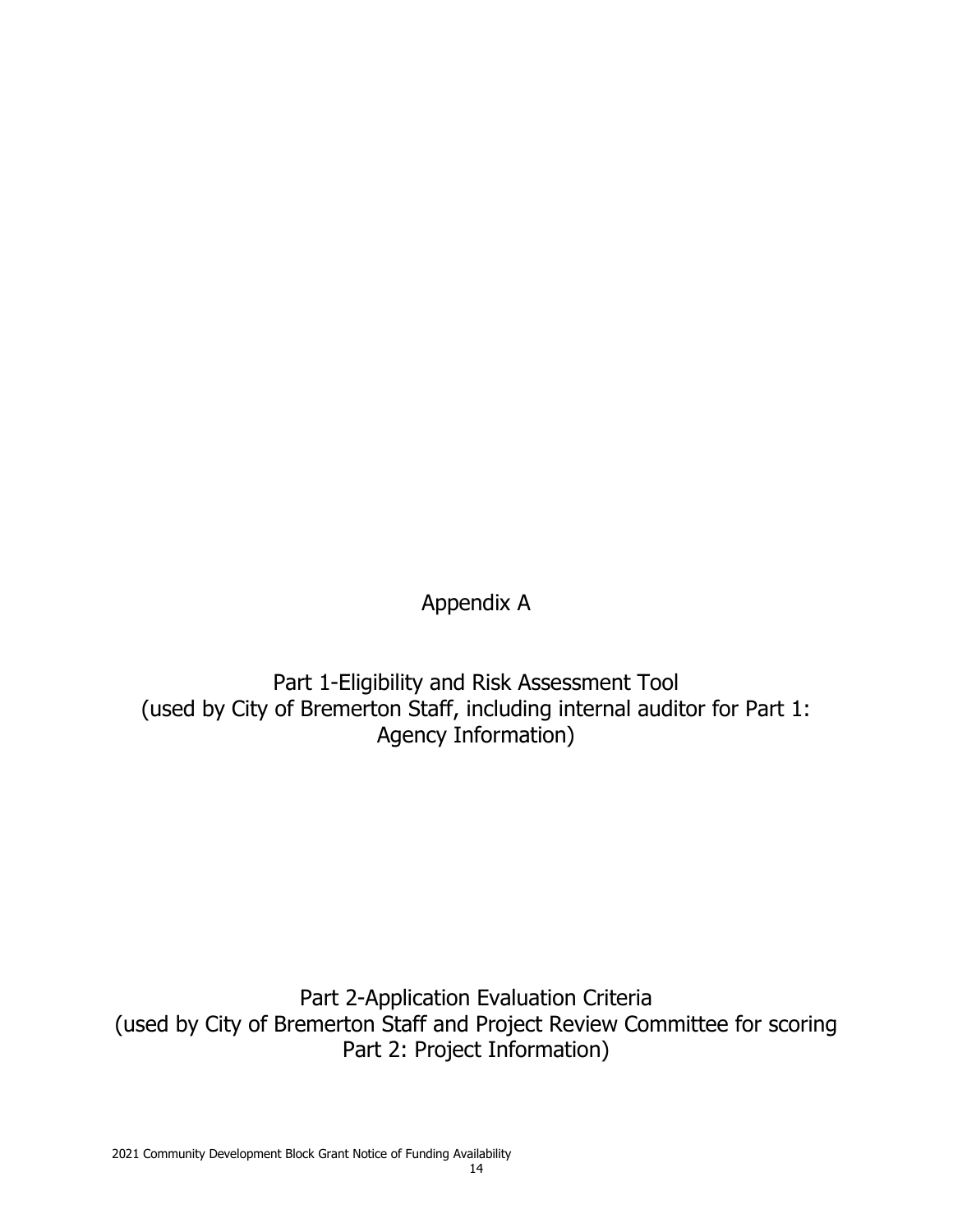# 2021 CDBG Part 1 – Eligibility & Risk Assessment

Applicant Name: \_\_\_\_\_\_\_\_\_\_\_\_\_\_\_\_\_\_\_

Proposed Project (s): \_\_\_\_\_\_\_\_\_\_\_\_\_\_\_\_\_\_\_\_\_\_\_\_\_\_\_

Activity Description(s) & Proposed Use of Funds: \_\_\_\_\_\_\_\_\_\_\_\_\_\_\_\_\_\_\_\_\_\_\_\_\_\_\_\_\_\_\_

Project service area:

- □ City-wide
- $\Box$  CDBG Target-Area (NRSA)

|                                                          | ~~<br>دب | u |  |
|----------------------------------------------------------|----------|---|--|
| $- \cdot$ .<br>.<br>--<br>. .<br>.<br>. .<br>''<br><br>w |          |   |  |

Notes and Areas of Concern:

Reviewed By: \_\_\_\_\_\_\_\_\_\_\_\_\_\_\_\_\_\_\_\_\_\_\_\_\_\_\_\_\_\_\_\_\_\_\_ Date: \_\_\_\_\_\_\_\_\_\_\_\_\_\_\_\_\_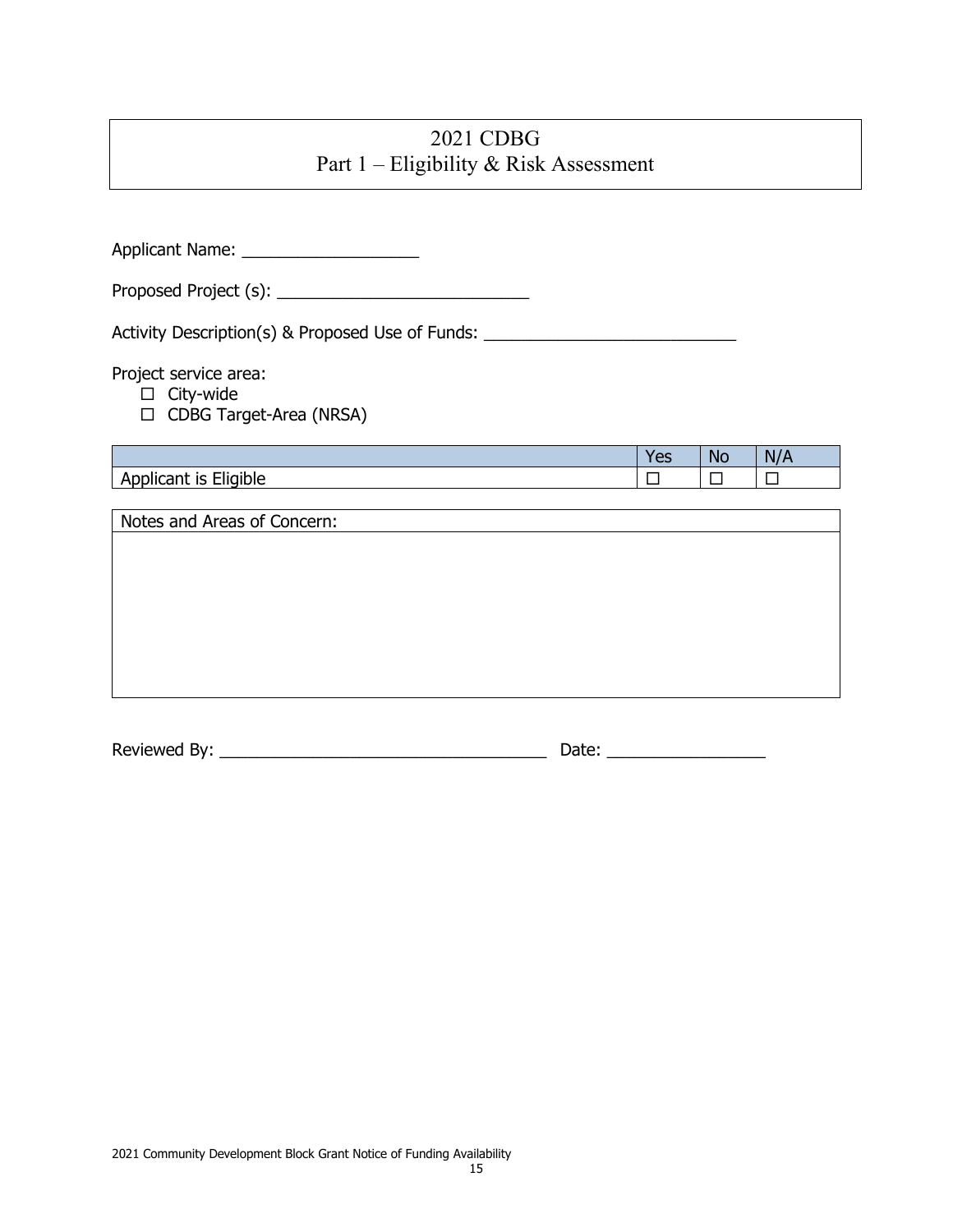# **A. Applicant Eligibility**

|                                                                                                                                                                      | <b>Yes</b> | <b>No</b> | N/A |
|----------------------------------------------------------------------------------------------------------------------------------------------------------------------|------------|-----------|-----|
| 1. Is the proposed project type(s) eligible? (i.e. does it<br>meet one of the targeted activities in the RFP)                                                        |            |           |     |
| 2. Is the proposed project eligible for the funding source?<br>(CDBG) (i.e. does it meet a national objective and is it<br>an eligible activity?)                    | П          |           |     |
| 3. Is the applicant an eligible applicant as described in<br>the funding regulations?                                                                                | ш          | П         | П   |
| 4. Is applicant eligible to receive funds (i.e., currently not<br>disbarred or suspended from receiving federal funds)?<br>https://www.sam.gov/                      |            |           |     |
| 5. Is the applicant in good standing with current City<br>contracts? Has the applicant ever been difficult to work<br>with (i.e. unresponsive, incommunicative etc.) | П          |           |     |
| 6. Does the organization have an independent annual<br>audit?                                                                                                        |            |           |     |
| 7. Is the proposed project a priority identified in the City<br>of Bremerton Consolidated Plan 2021-2025?                                                            |            |           |     |
| 8. If a first-time applicant, did they receive the<br>mandatory technical assistance?                                                                                |            |           |     |

## **Applicant passed the Eligibility Review:**

- **Yes**
- **No**

## **B. Organizational Capacity & Management**

|                                                                                                                                                                                                                                                                                 | Yes | No | N/A |
|---------------------------------------------------------------------------------------------------------------------------------------------------------------------------------------------------------------------------------------------------------------------------------|-----|----|-----|
| 1. Is the organizational structure of the applicant<br>organization clearly defined? (Agency History,<br>Org. Chart & Parent Org. Info.)                                                                                                                                        |     |    |     |
| 2. Has the organization had changes to key staff or<br>positions in the past 12 months? (Narrative<br>question)                                                                                                                                                                 | П   |    |     |
| 3. Does the board reflect a diverse representation of<br>the community including minority & consumer<br>participation, professionals from the community at<br>large, persons with low income, and consumer<br>advocates? (Board Member Form, Staff & Board<br>Profile Question) |     |    |     |
| 4. Does board membership provide sufficient size<br>and structure for community participation (i.e.<br>board vacancies, size and term length)? (Board<br>Member Form)                                                                                                           |     |    |     |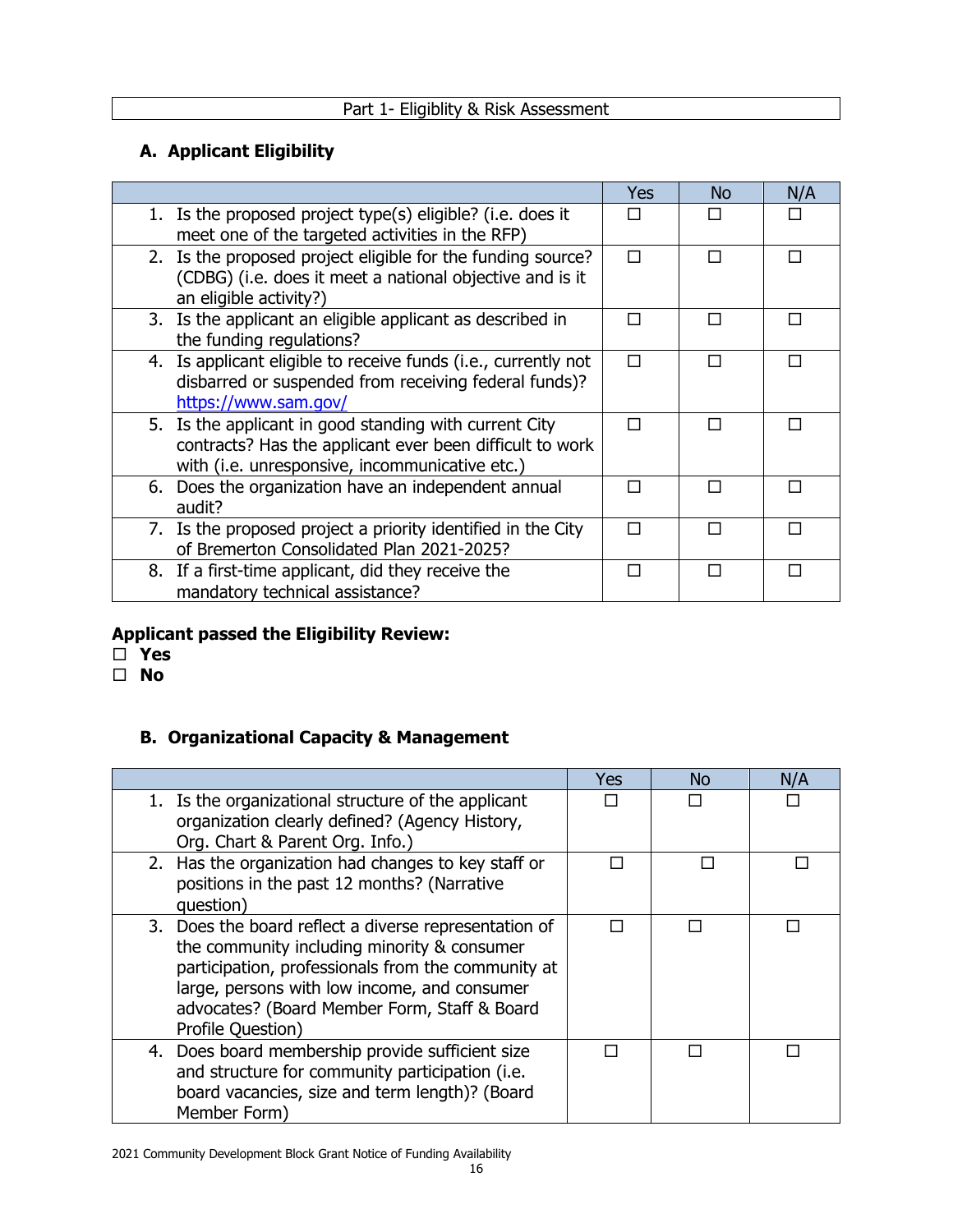| 5. Is the board actively involved in the leadership of |  |  |
|--------------------------------------------------------|--|--|
| the organization and providing adequate financial      |  |  |
| oversight, involvement in fundraising and              |  |  |
| strategic planning? (Board involvement question,       |  |  |
| board minutes & bylaws)                                |  |  |

# **Concerns regarding agency organizational capacity:**

# **C. Financial Stability**

|                                                                                                                                                                                                                                                                                                                                                                                                                                                                                                                                                                                                                                                                                                                                                                                                                                                                                                                                                                                                 | <b>Yes</b> | <b>No</b> | N/A    |
|-------------------------------------------------------------------------------------------------------------------------------------------------------------------------------------------------------------------------------------------------------------------------------------------------------------------------------------------------------------------------------------------------------------------------------------------------------------------------------------------------------------------------------------------------------------------------------------------------------------------------------------------------------------------------------------------------------------------------------------------------------------------------------------------------------------------------------------------------------------------------------------------------------------------------------------------------------------------------------------------------|------------|-----------|--------|
| 1. Does the organization demonstrate financial capacity<br>overall and capacity to undertake the proposed<br>program/project? (Agency Budget, Income<br>Statement/Profit & Loss)                                                                                                                                                                                                                                                                                                                                                                                                                                                                                                                                                                                                                                                                                                                                                                                                                | $\Box$     | $\Box$    | П      |
| Does the organization have reserve funds? (Balance<br>2.<br>Sheet, Cash Flow Statement)                                                                                                                                                                                                                                                                                                                                                                                                                                                                                                                                                                                                                                                                                                                                                                                                                                                                                                         | □          | $\Box$    | □      |
| Does the organization have adequate internal financial<br>3.<br>oversight? (narrative question)                                                                                                                                                                                                                                                                                                                                                                                                                                                                                                                                                                                                                                                                                                                                                                                                                                                                                                 | $\Box$     | $\Box$    | $\Box$ |
| Does the organization have experience managing<br>4.<br>government grant funds? (narrative question)                                                                                                                                                                                                                                                                                                                                                                                                                                                                                                                                                                                                                                                                                                                                                                                                                                                                                            | $\Box$     | $\Box$    | $\Box$ |
| 5. Does the organization receive an audit, financial review,<br>or compilation? (Audit question, including audit type<br>and audit findings)                                                                                                                                                                                                                                                                                                                                                                                                                                                                                                                                                                                                                                                                                                                                                                                                                                                    | $\Box$     | $\Box$    | $\Box$ |
| 6. Is the organization involved in any litigation, have IRS<br>problems or unresolved audit findings?                                                                                                                                                                                                                                                                                                                                                                                                                                                                                                                                                                                                                                                                                                                                                                                                                                                                                           | $\Box$     | $\Box$    | $\Box$ |
| Did the organization file an IRS 990 tax return?<br>7.                                                                                                                                                                                                                                                                                                                                                                                                                                                                                                                                                                                                                                                                                                                                                                                                                                                                                                                                          | □          | □         | □      |
| Does the organization have policies and procedures<br>8.<br>regarding Fiscal Control, Procurement/Purchasing and<br>Non-Discrimination? If yes, do we have a copy of the<br>most recent? If no, review and evaluate uploaded<br>documents.<br>a. Does the Fiscal Control Policy & Procedures<br>adequately describe the fiscal management system<br>including cash controls, expenditure authorization<br>process, separation of duties, banking, account<br>reconciliation, budgetary controls, financial<br>reporting and board oversight. Are policies Board<br>approved?<br>b. Does organization have a Purchasing/Procurement<br>Policy & Procedures that address standards used for<br>purchasing goods and services, and competitive<br>process used to obtain best quality and price? Are<br>policies Board approved?<br>c. Does the agency have a policy of non-discrimination<br>based on all State and Federal protected classes for<br>staff, volunteers, clients and participants? | $\Box$     | $\Box$    | П      |
| (For Federal Funds) Is the organization familiar with<br>9.<br>procedures for the determination and allowance of<br>costs in connection with federal grants and contracts in<br>accordance with 2 CFR Part 200?                                                                                                                                                                                                                                                                                                                                                                                                                                                                                                                                                                                                                                                                                                                                                                                 | $\Box$     | $\Box$    | П      |